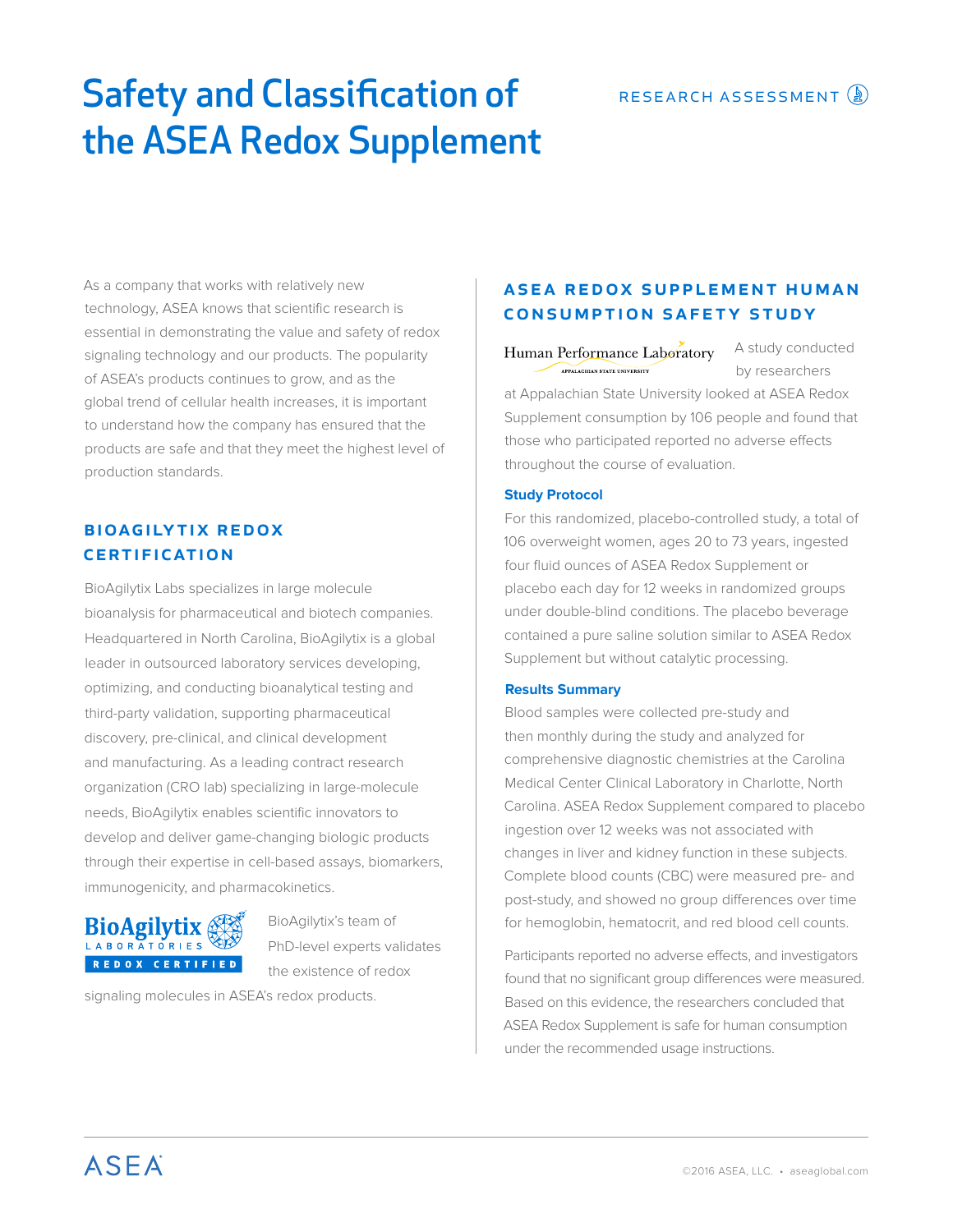## ASEA REDOX SUPPLEMENT IN vitro product safety study



ASEA commissioned Pacific Northwest National Laboratory to study the toxicity response

of eukaryotic cells when in contact with ASEA Redox Supplement.

Eukaryotic cells contain an array of cellular structures that play important roles in energy balance, metabolism, and gene expression. These cells, when stressed by a toxin, respond by sending transcription factors—proteins that control which genes are turned on or off—into the nucleus. Once inside the nucleus, these transcription factors activate the genes responsible for cellular defense and protection against toxins. The arrangement of the chromosomes (called translocation) of particular transcription factors into the nucleus can be seen under a fluorescent microscope when specific indicator dyes stain the cells.

If the cell undergoes a toxic response, the fluorescent dye is pulled into the nucleus along with the transcription factor. In this experiment, two transcription factors, the p65 subunit of NF-kappaB and P-Jun, were monitored. These two transcription factors are known to activate in all toxic responses.

#### **Study Protocol**

In the photographs from the fluorescent microscopic images of the cells, a toxic response is registered if the green dye is seen to move into the nucleus.



The target cells were cultured and exposed to: 1. Phosphate buffered saline (PBS)—the negative control where no toxic response was expected

2. 5% ASEA Redox Supplement—supplementing the equivalent to replacing 5% of a blood plasma solution with ASEA Redox Supplement

3. 20% ASEA Redox Supplement—Supplementing the equivalent to replacing 20% of a blood plasma solution with ASEA Redox Supplement

4. A known toxin—the positive control where a toxic response was expected



The reaction of the transcription factors (tp65 subunit of NF-kappaB and P-Jun), were photographed under a microscope after exposure to the four solutions. A DAPI stain was applied to the nuclei to help computer software to identify the cell nucleus in the pictures.